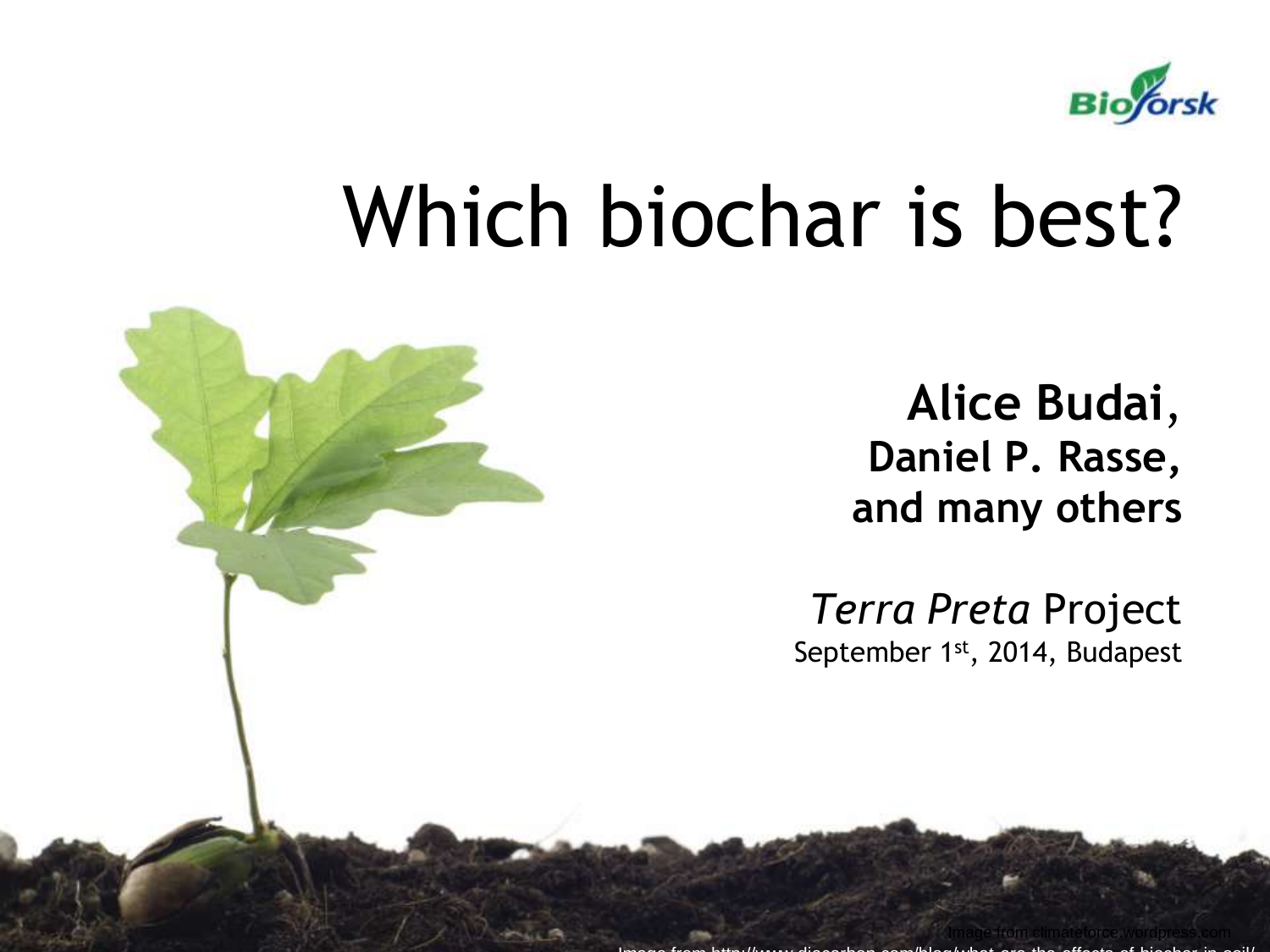# Bic

### **Outline**

- What is Biochar and what can it do for us?
- Biochar characterization
	- Surface properties
	- Stability
	- Methods for identification
- Choosing the proper produciton method

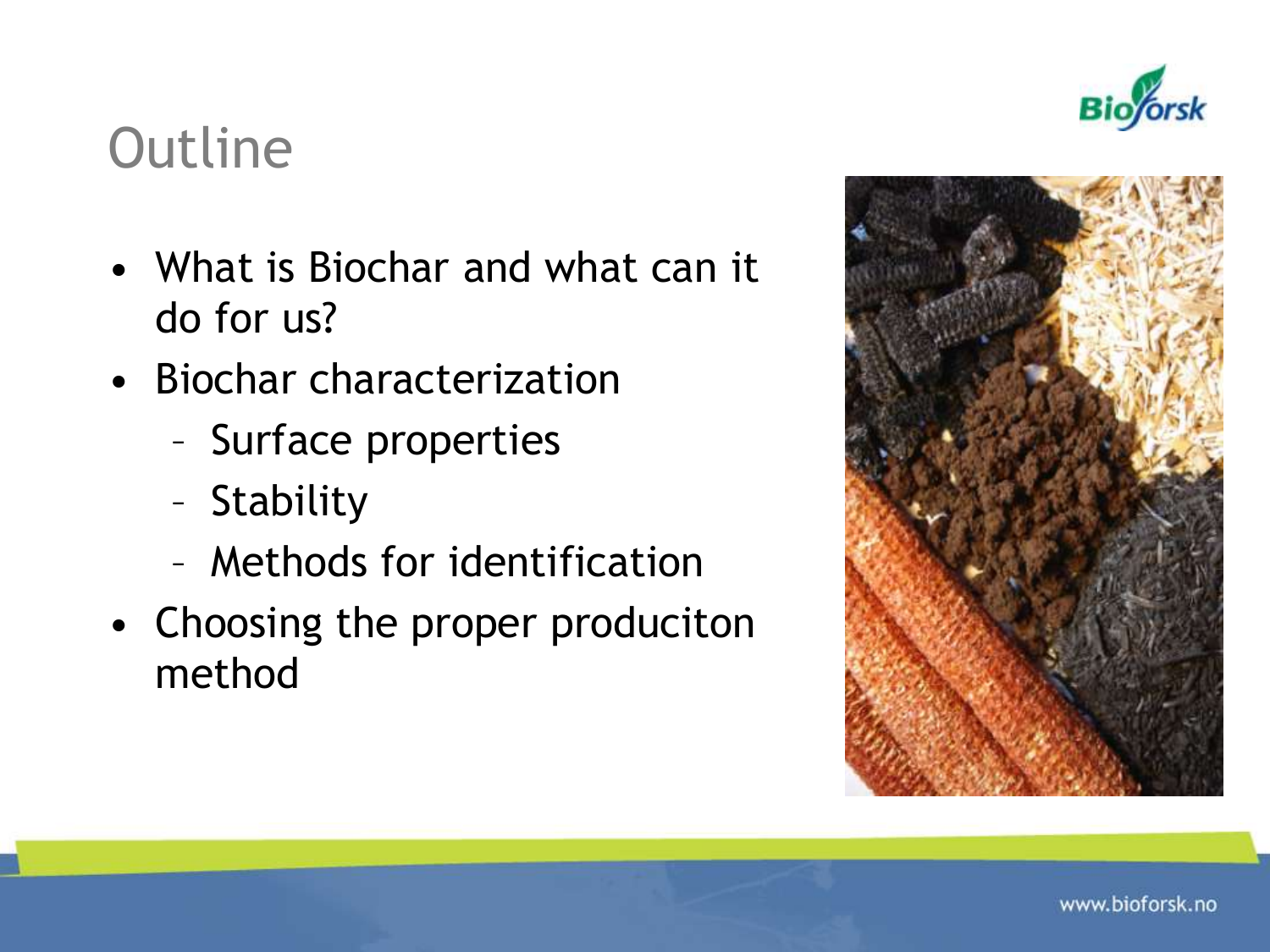#### Image from http://media.treehugger.com/assets/images/2011/10/20100607 biochar-spreading.jpg

Soil CEC increases with organic C content

#### www.bioforsk.no

# Why Biochar?

- Obatined through charring of biomass
- Porous (high surface area)
	- Microbial habitat
	- Water holding capacity
- Liming potential
	- Up to pH 10
- Binding capacity
	- CEC of fresh biochar:  $200 \text{ mmol}_c \text{ kg}^{-1}$
	- CEC of clay minerals:  $\frac{700 2500 \text{ mmol}}{k}$  kg<sup>-1</sup>
	- CEC of SOM (humus):  $4000 9000$  mmol<sub>c</sub> kg<sup>-1</sup>



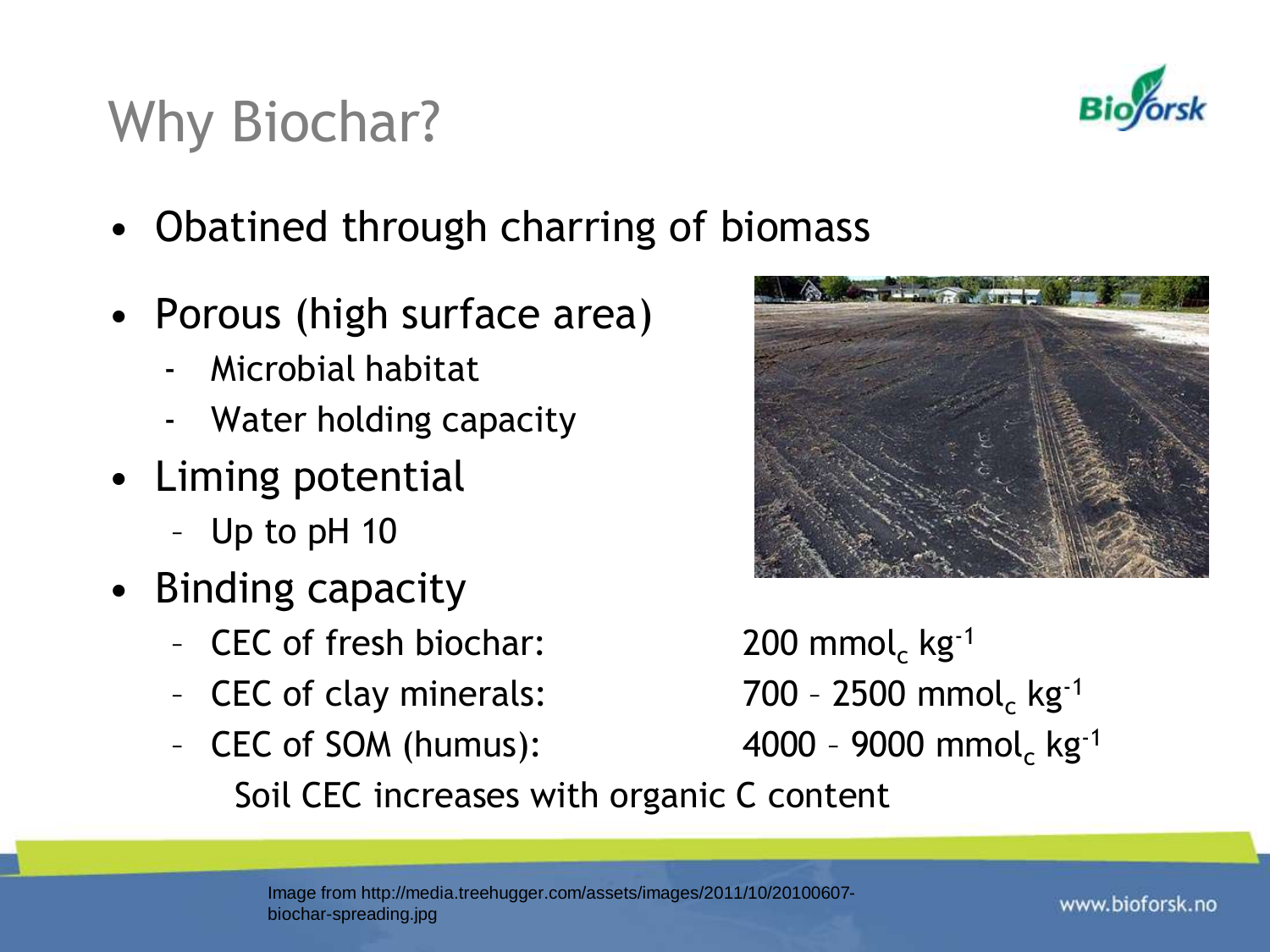

#### What is biochar?

- 1 5 % Hydrogen
- 5 40 % Oxygen
- 50 90 % Carbon + other elements

Charcoal produced for soil application:



(Chemical structure proposed by Mao et al 2012)



Images from http://www.treepower.org/biochar/main.html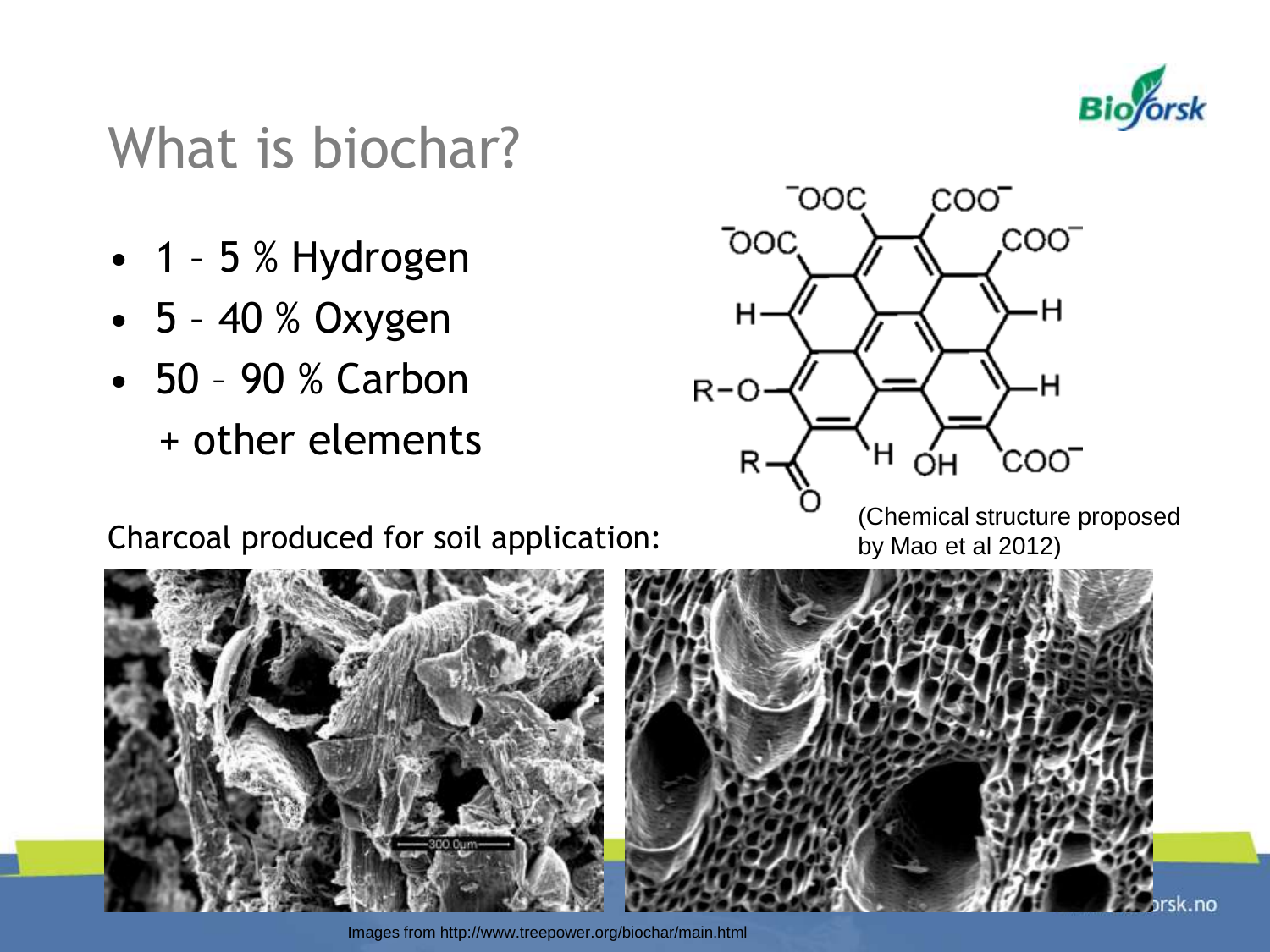## Pyrolysis / Carbonization





– Quality of the product depends on HTT, P, carrier gas, sample size…



Image from http://www.biochar-us.org/then%20&%20now.html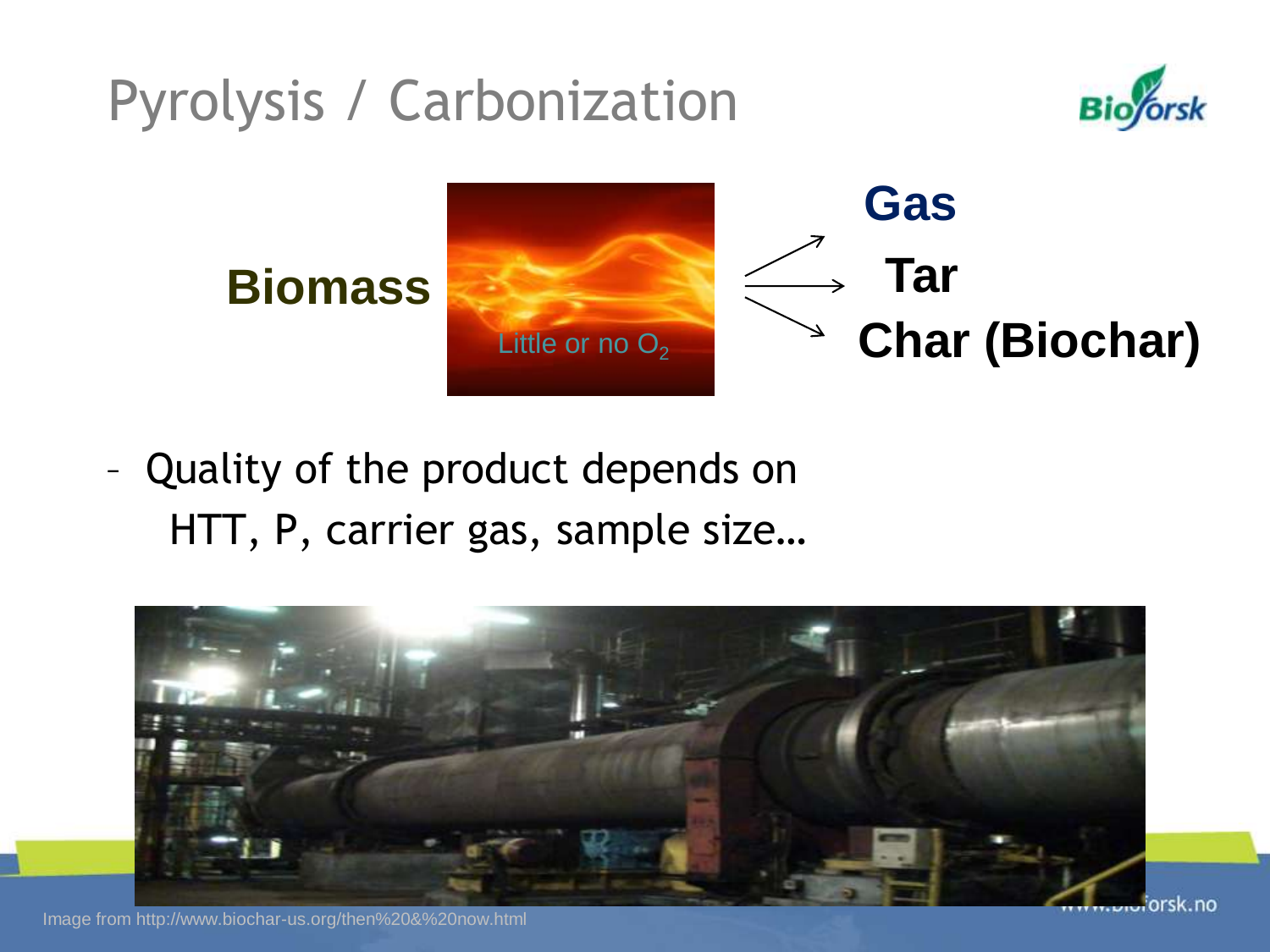### Biochars of my PhD work



**Two feedstocks** x **Three production methods =** 34 chars



Slow Pyrolysis Flash Carbonisation Hydrothermal C.









NTNU HNEI MPG

#### Materials & Methods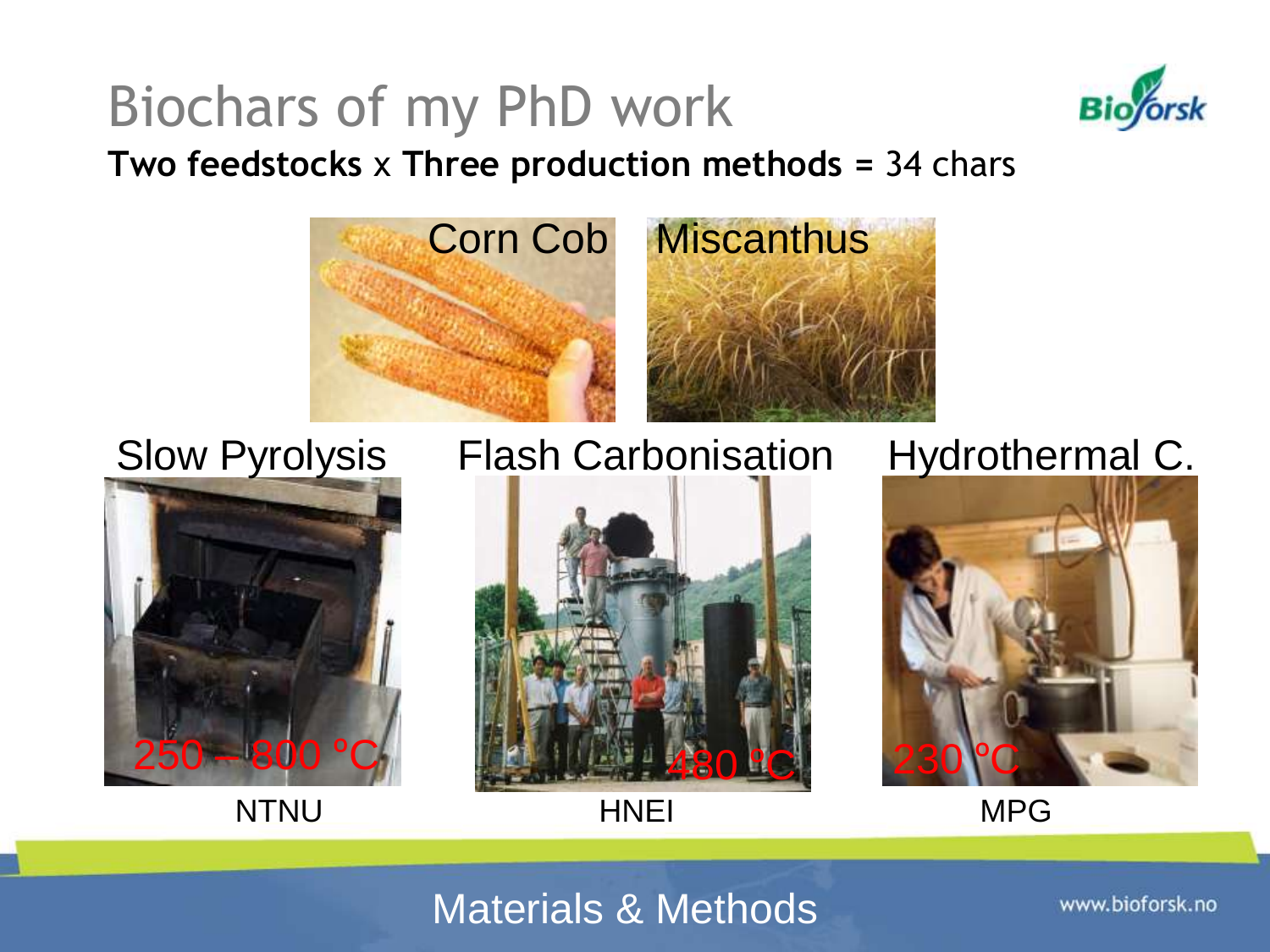## Biomass transformation through pyrolysis

- Most change occurs at 200 – 400 ºC
- Minerals (K, Mg, P, Fe, Na, Mn) are concentrated
	- Some minerals are volatilized at these temperatures but can still accumulate (Al)

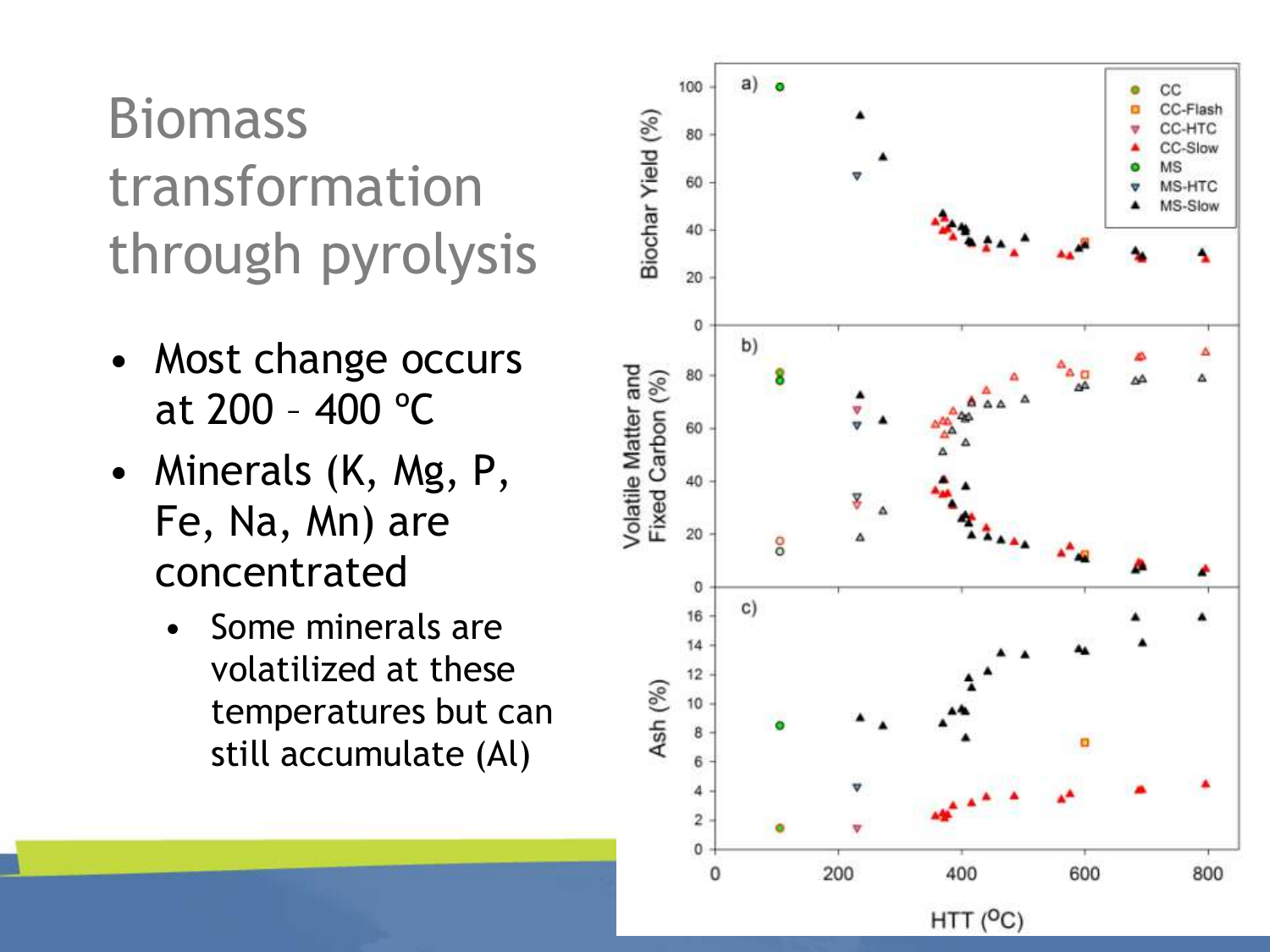#### Surface properties

- Greatest liming potential: > 400 ºC
- Highest CEC: 400 ºC
- Highest SA: 600 °C

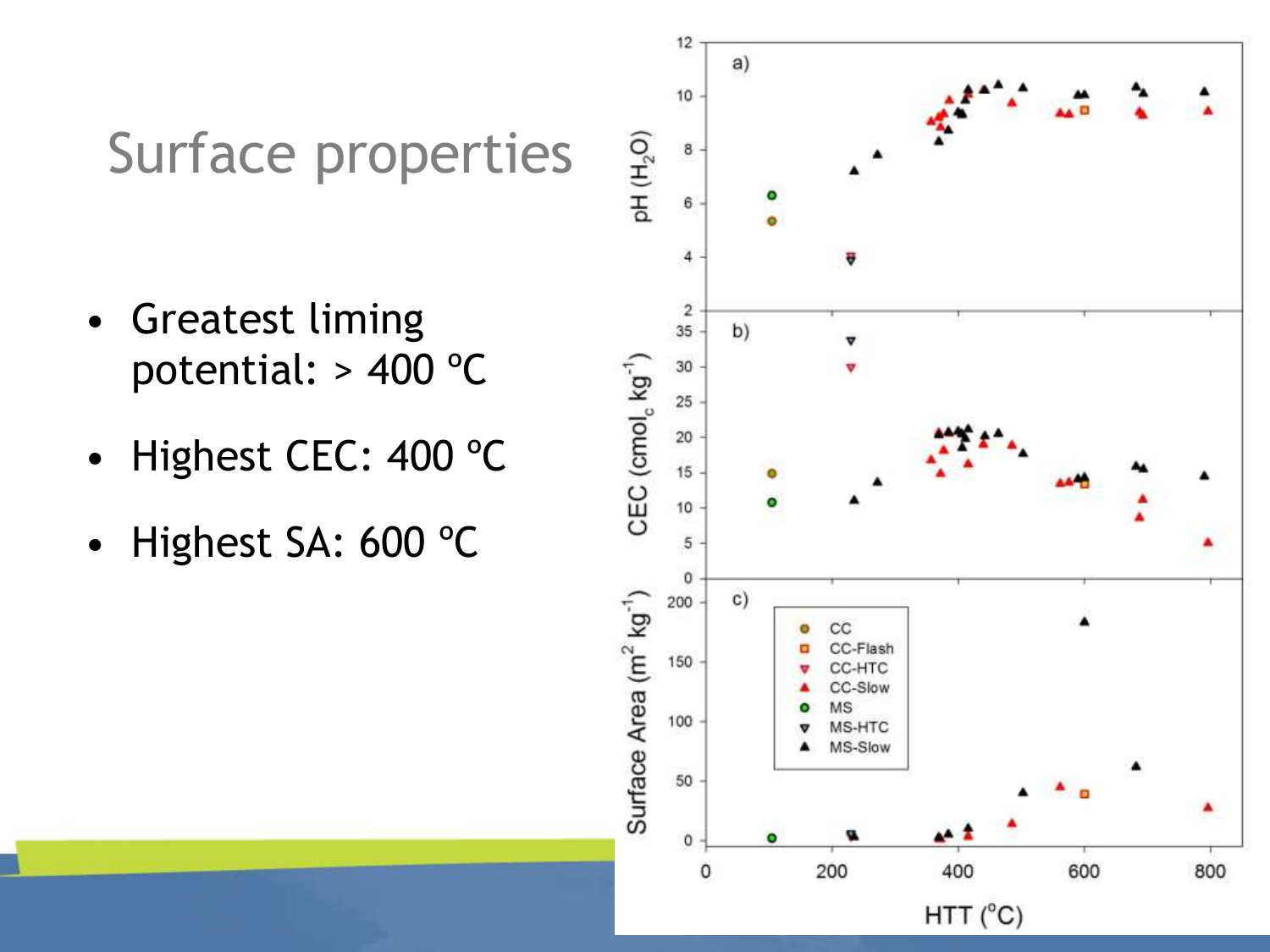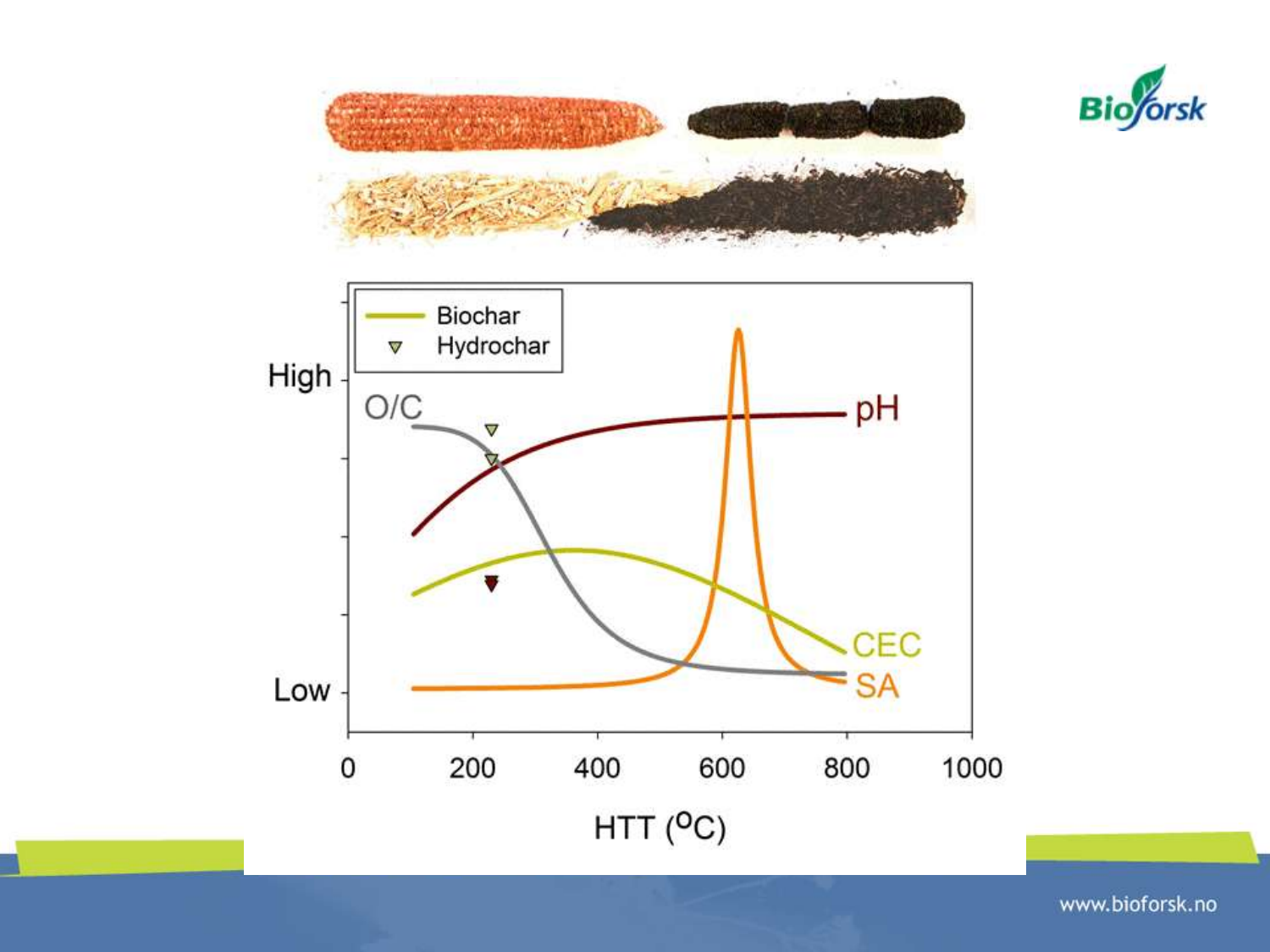

#### Carbon sequestration

How stable is biochar?

By decreasing soil carbon flux by 5 %, we could seqeuster enough CO<sub>2</sub> to offset half of anthropogenic emissions



Image from http://www.newswise.com/articles/ornl-researchers-improve-soilcarbon-cycling-models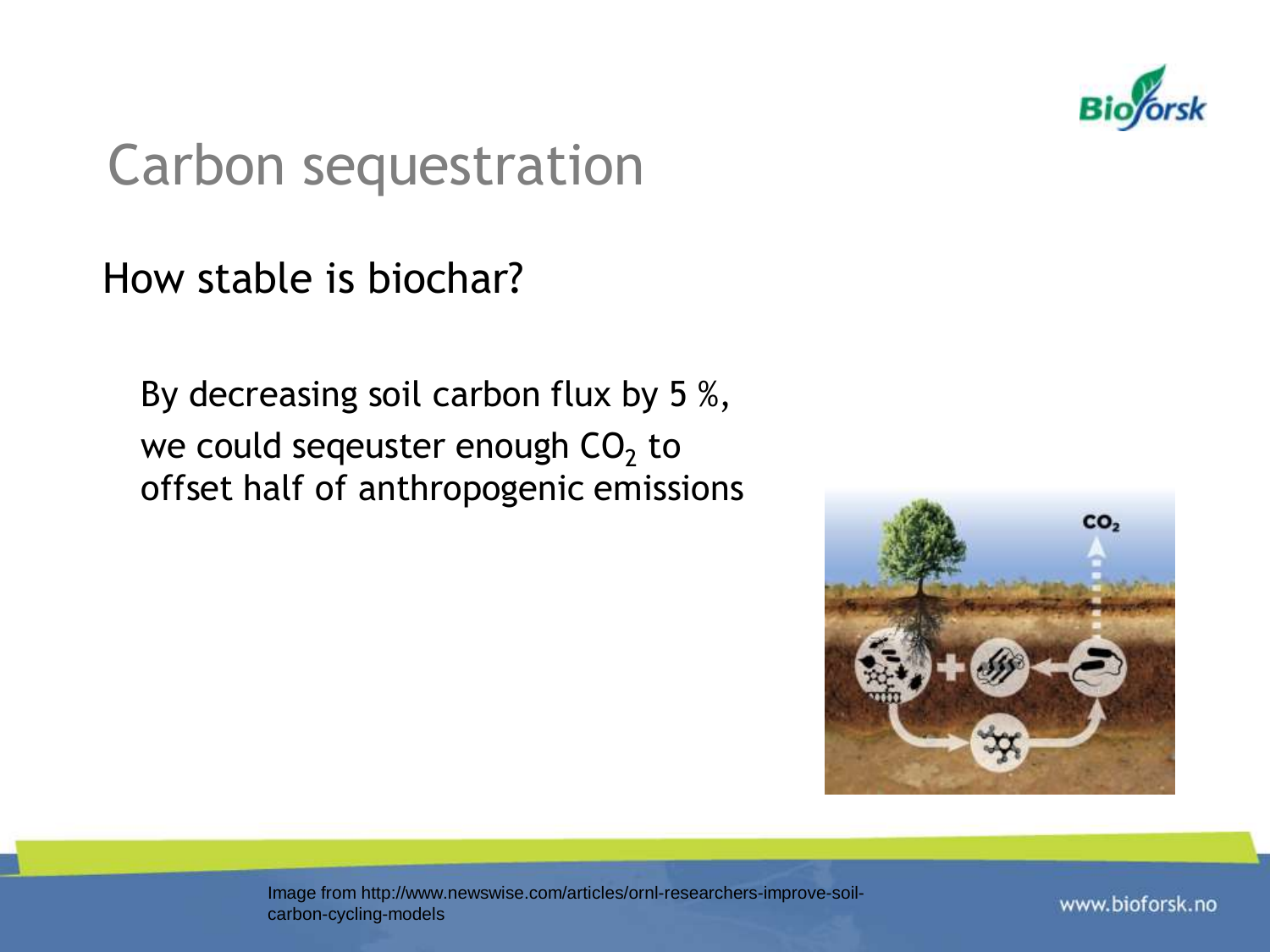

#### Incubation



#### Method:

- 1 year duration
- Flasks are closed at all times
- Natural abundance of <sup>13</sup>C from C4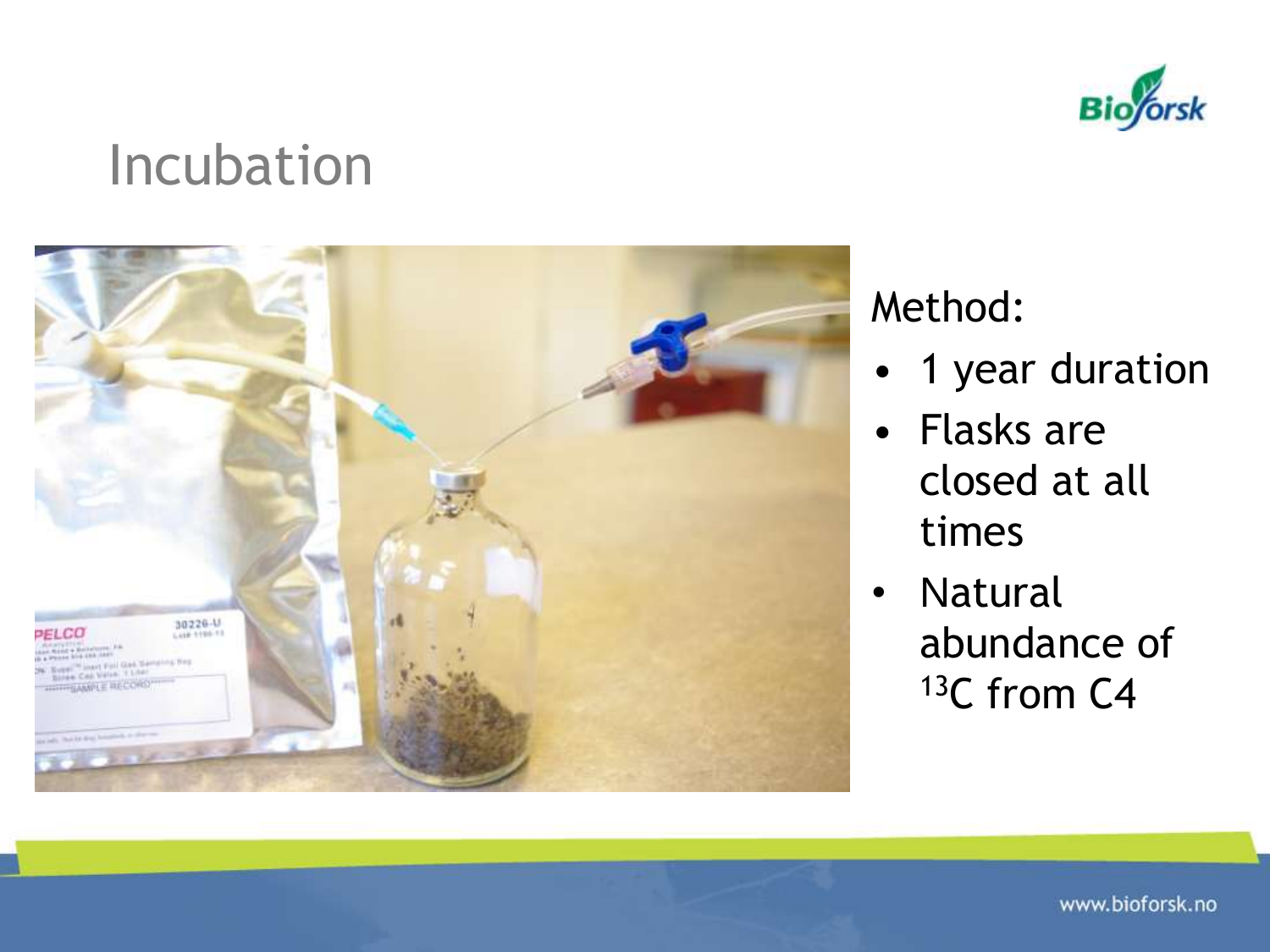#### Stabilities in soil





no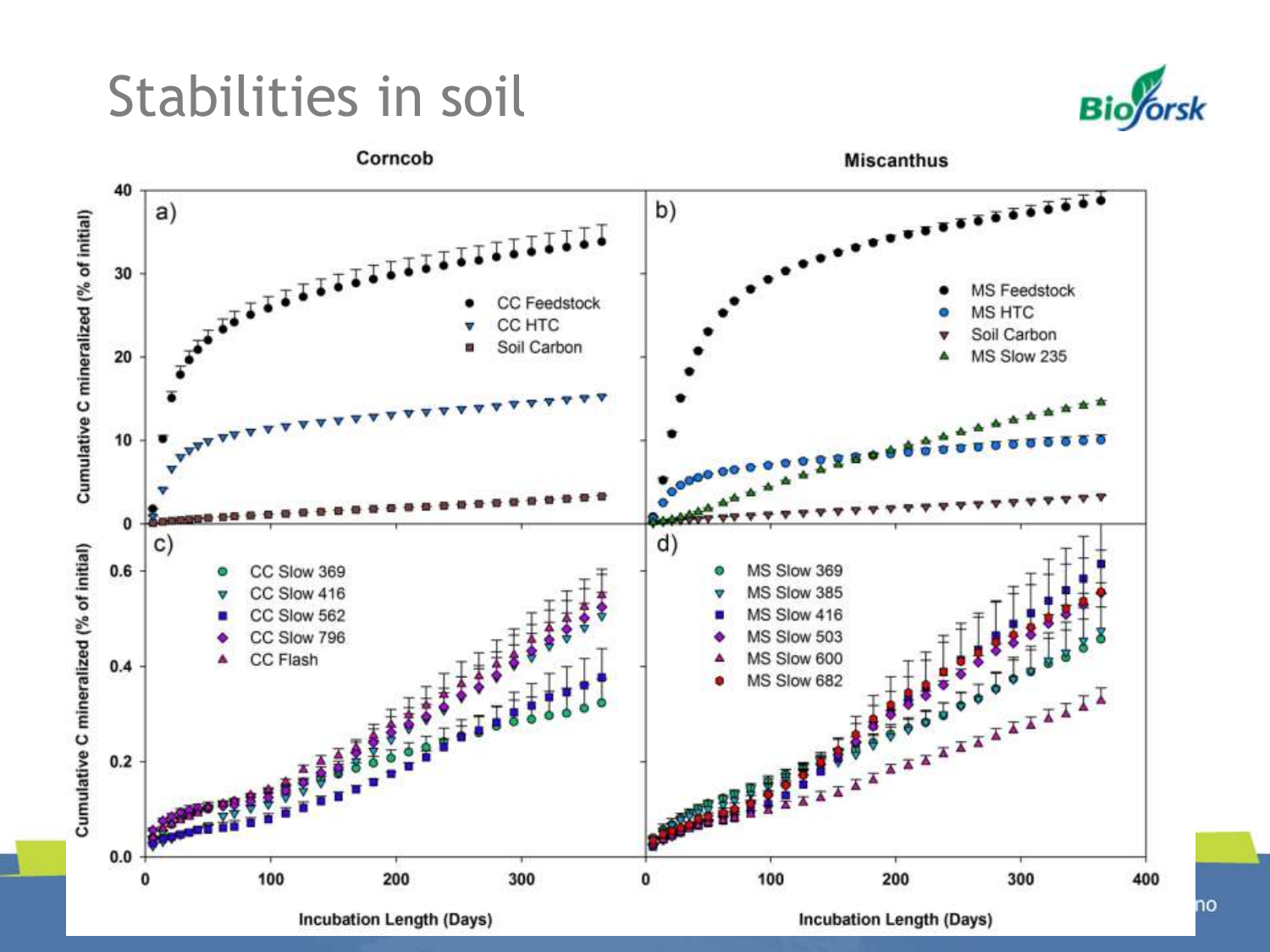

#### Priming of Soil Carbon



 $Rate_{Sample} - Rate_{Control}$ Priming  $(\%) =$ \*100% www.bioforsk.no  $\mathsf{Rate}_{\mathsf{Sample}}$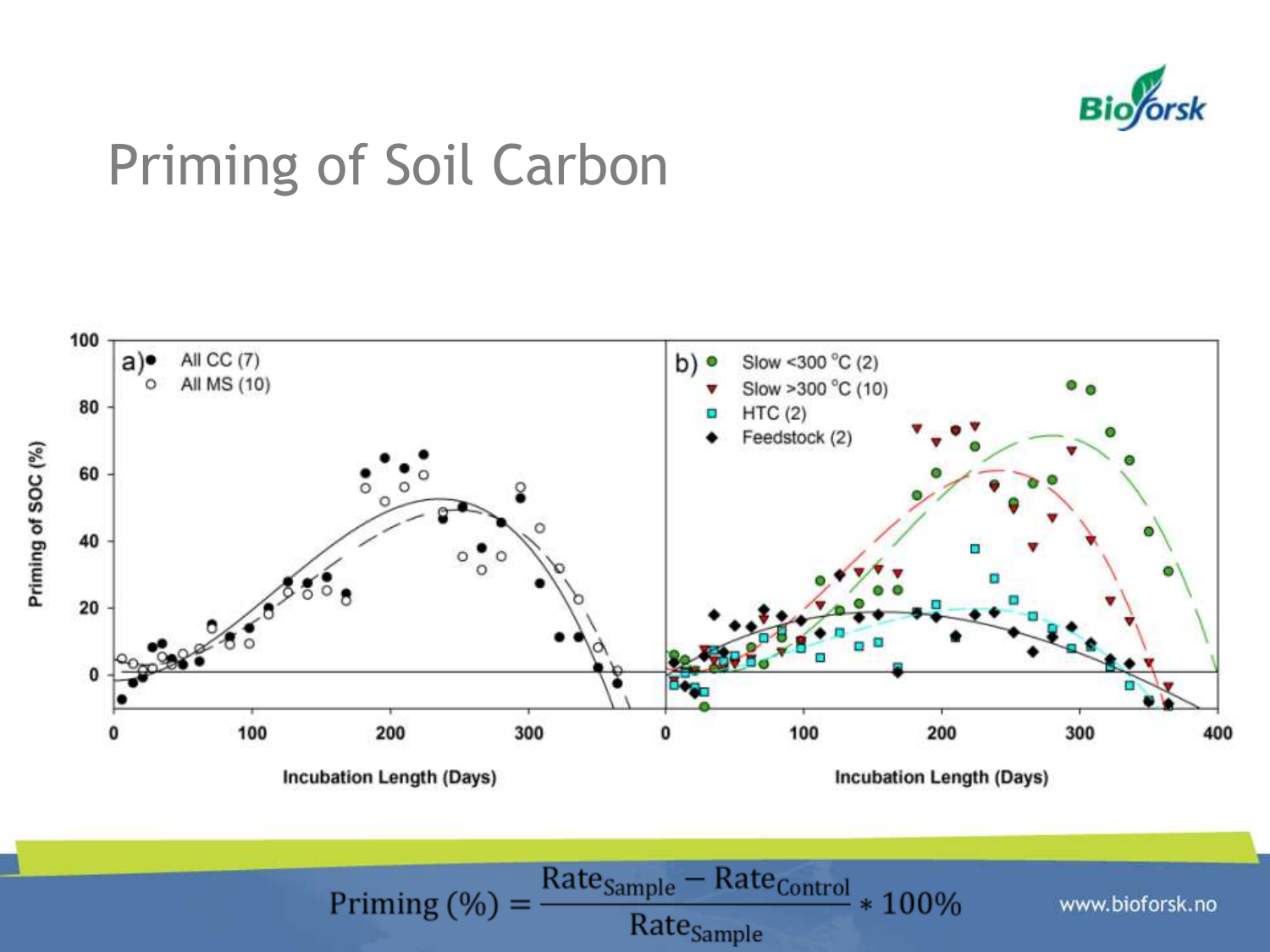#### Characterizing biochars

- How different are they?
- Is there a ruler for measuring along the biochar continuum?



Image from Lehmann and Joseph eds., Biochar for Environmental Management, 2009

| <b>BC FORMATION</b>        | ← Precursor biomass |            | Combustion residues |            | Combustion condensates |            |
|----------------------------|---------------------|------------|---------------------|------------|------------------------|------------|
| BC CONTINUUM               |                     |            |                     | Charcoal   | Soot                   |            |
| ATOMIC RATIO<br>H/C<br>O/C | 1.7<br>1.0          | 1.3<br>0.8 | 1.0<br>0.6          | 0.6<br>0.4 | 0.3<br>0.2             | 0.0<br>0.0 |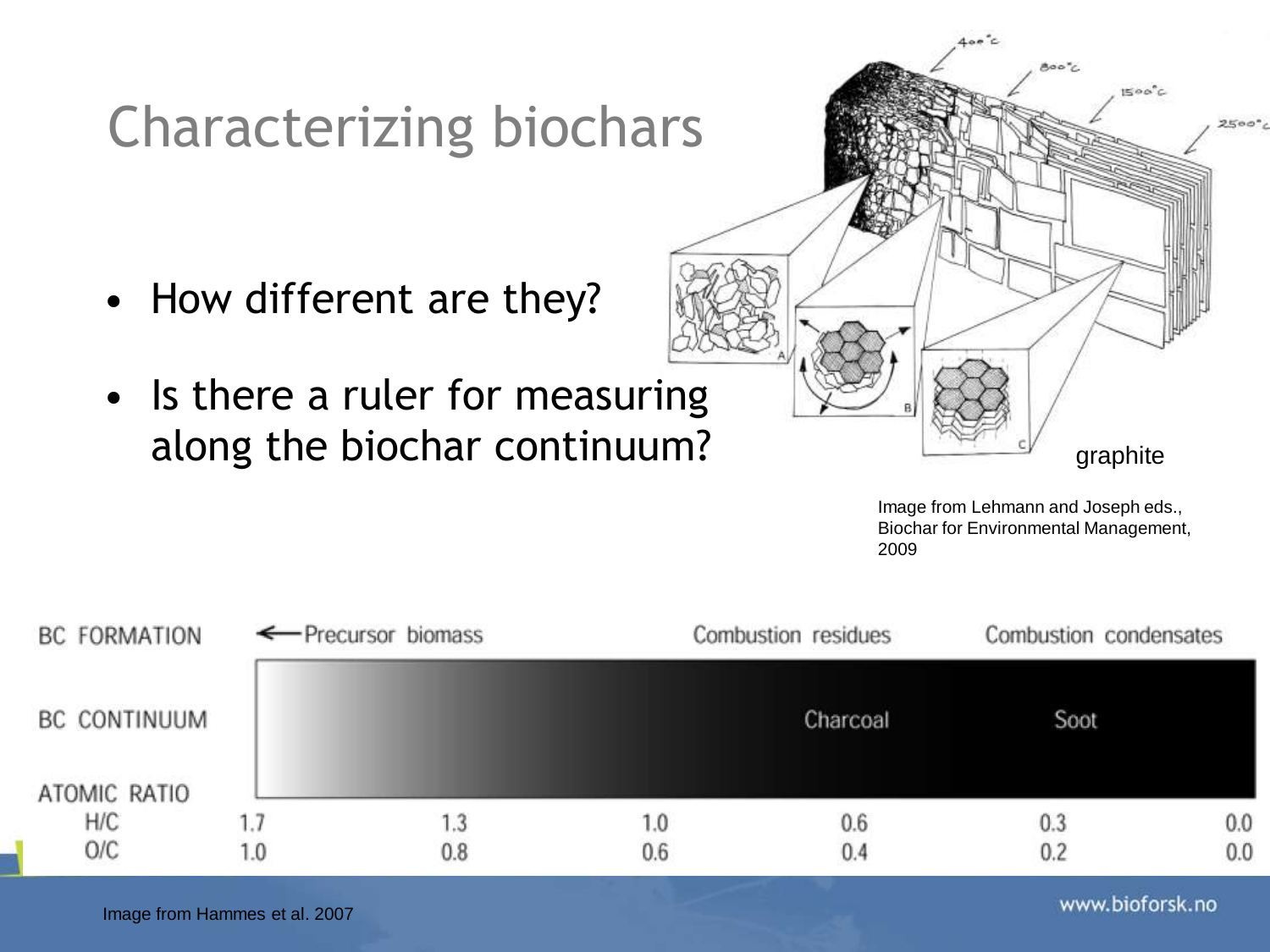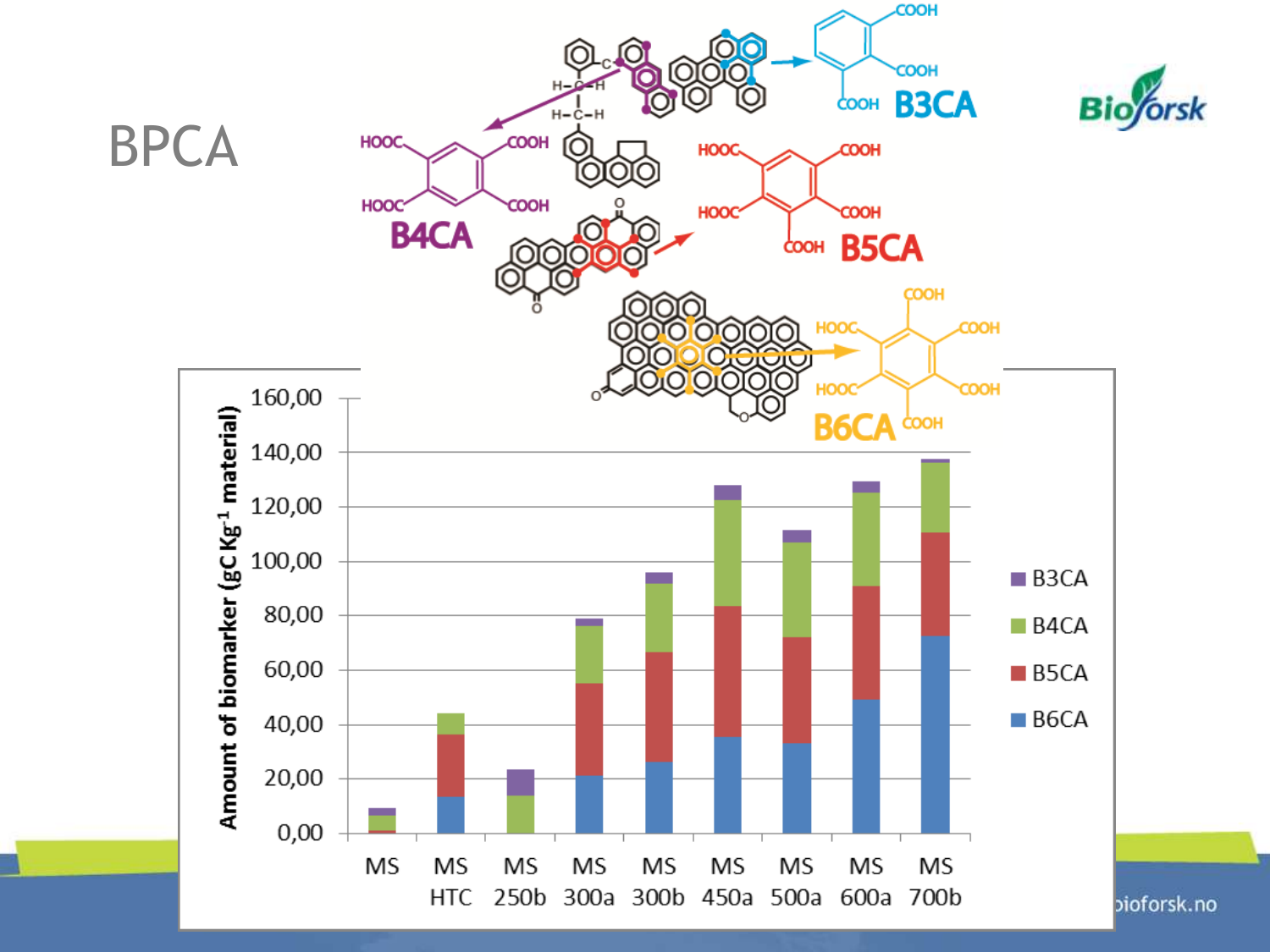

#### **Conclusions**



- Biochar properties change with production temperature and method (as expected)
- CC and MS feedstocks produced similar biochars but a different class of biomass could produce biochars with different properties
- Surface properties can not be predicted from composition indicators
	- SA and CEC do not correlate
- Biochar is stable, especially when produced above 300 ºC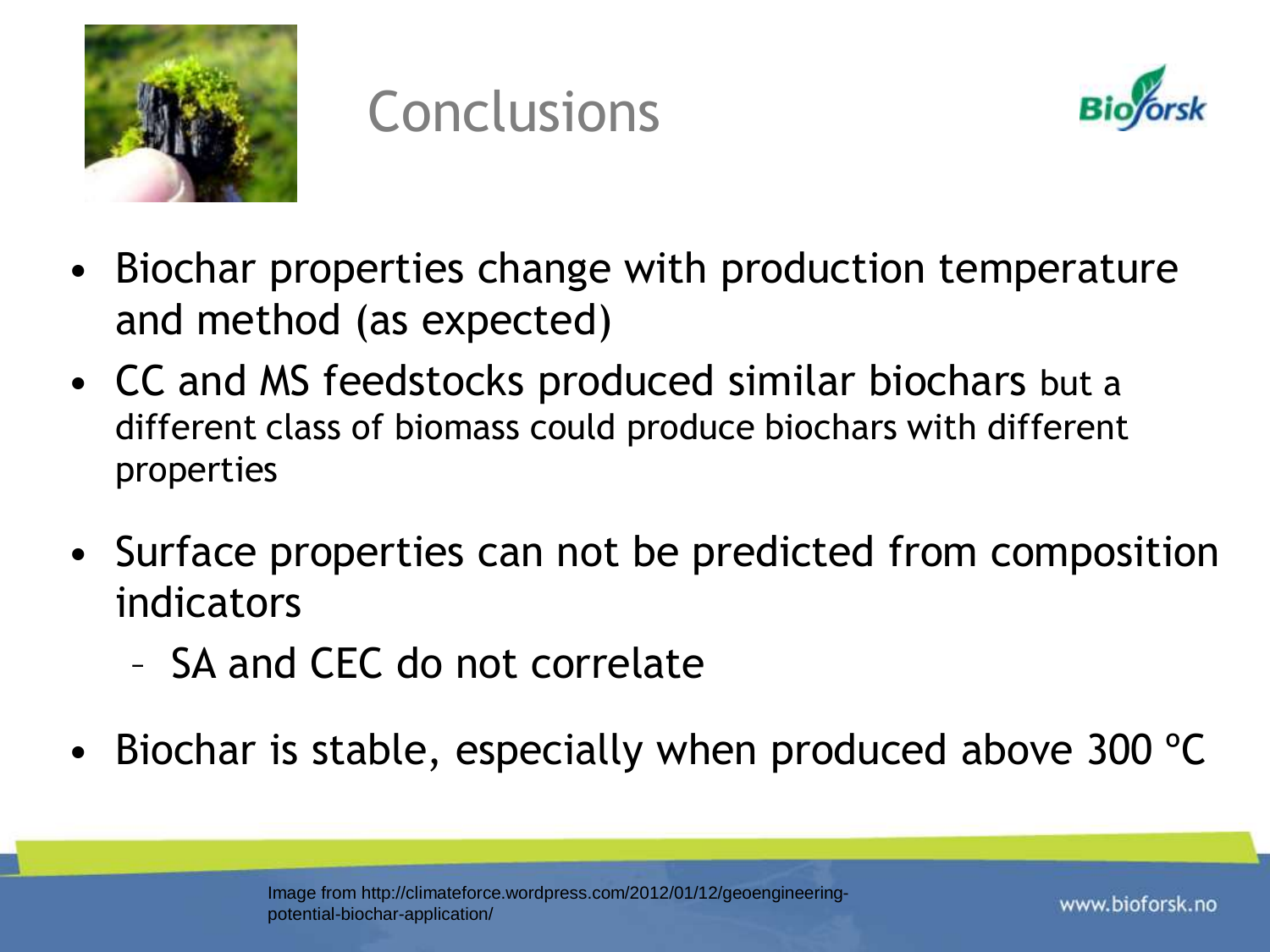## Acknowledgements



The Research Council<br>of Norway Funding has been provided by

#### Project Collaborators:

- Line Tau Strand Norwegian University of Life Sciences (UMB)
- **Morten Grønli, Liang Wang** Norwegian University of Science and Technology (NTNLI)
- Michael Antal Hawaii Natural Energy Institute (HNEI)
- Markus Antonietti Max Planck Institute of Colloids and Interfaces (
- Samuel Abiven, Daniel Wiedemeier University of Zurich (UZH)
- Cornelia Rumpel, Marie Alexis INRA (Environement et Grandes Cultures)/UPMC
- Claudia Forte, Giacomo Certini University of Pisa (ICCOM)
- Alain Plante Pennsylvania State University
- Andres Anca Couce, Alba Dieguez Technical University Berlin













Technische Universität Berlin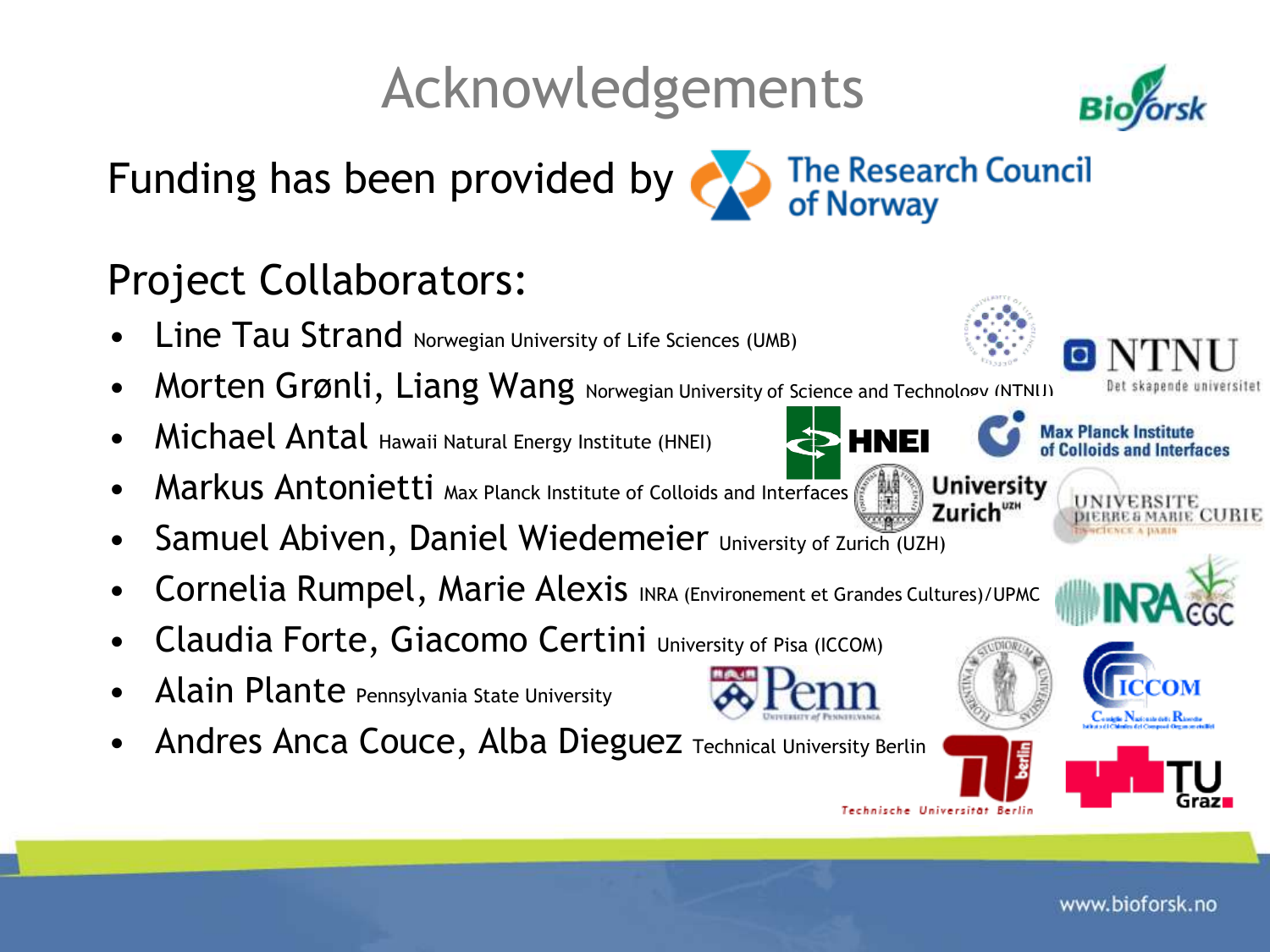